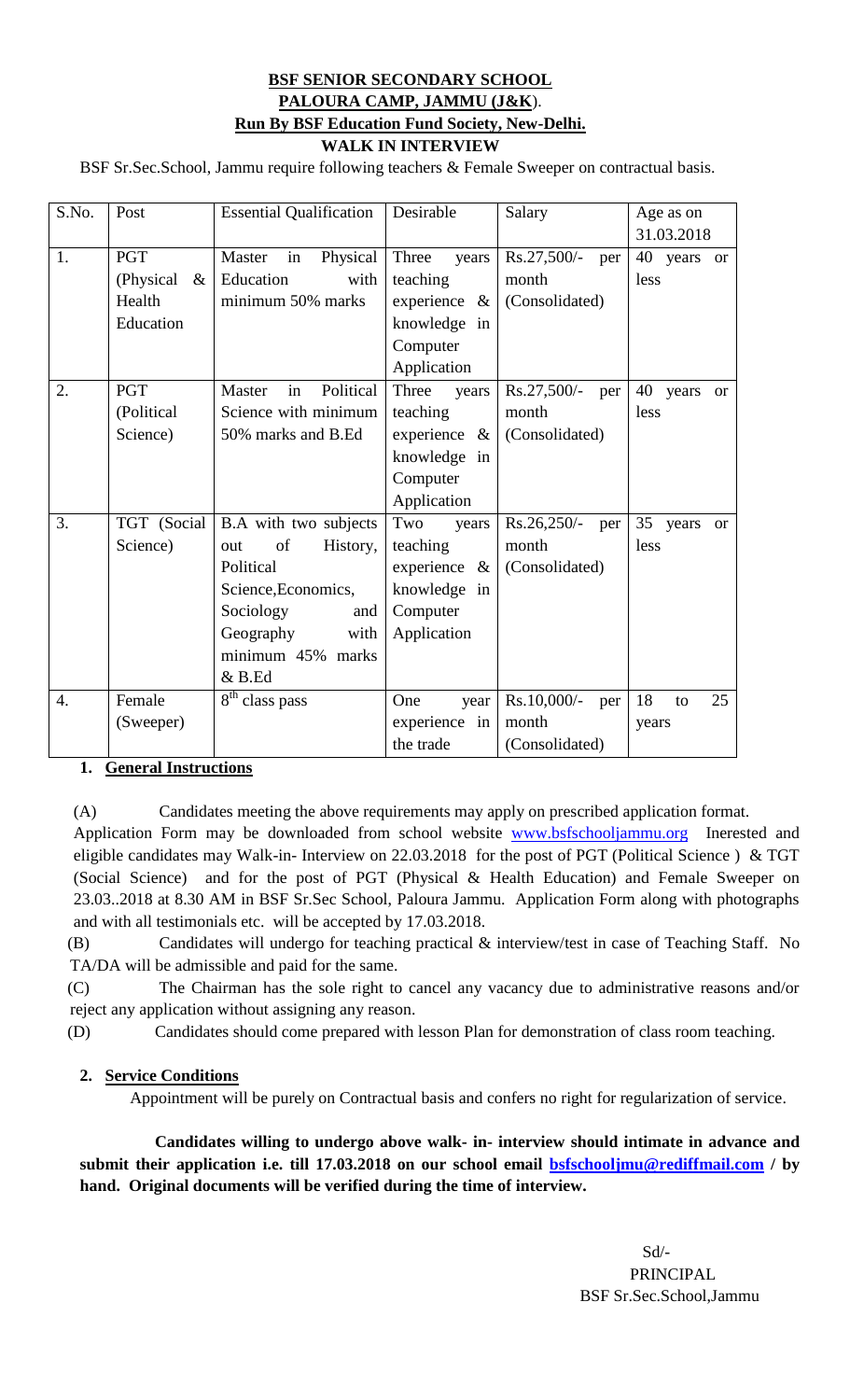| BSF SENIOR SECONDARY SCHOOL, JAMMU (J&K)<br><b>SUBMIT YOUR RESUME</b> |            |  |
|-----------------------------------------------------------------------|------------|--|
|                                                                       | PHOTOGRAPH |  |
|                                                                       |            |  |
| Post Applied for:                                                     |            |  |

Instructions for candidates:

- 1. You are requested to fill in this application form in your own handwriting.
- 2. Submission of any false information will make you liable for summary rejection at the time of Interview or if appointed, termination without notice.
- 3. In the column for academic information, please fill in only recognized and completed qualifications.

## **PART A - RESUME**

| PERSONAL INFORMATION                |                       |        |        |   |  |                |            |      |              |  |  |  |
|-------------------------------------|-----------------------|--------|--------|---|--|----------------|------------|------|--------------|--|--|--|
| Mr./ Mrs.                           |                       |        |        |   |  |                |            |      |              |  |  |  |
|                                     | Name in block letters |        |        |   |  |                |            |      |              |  |  |  |
| Date of Birth                       | Date                  |        | Month  |   |  | Year           |            |      |              |  |  |  |
|                                     |                       |        |        |   |  |                |            |      |              |  |  |  |
|                                     |                       |        | Years  |   |  | Months         |            | Days |              |  |  |  |
|                                     |                       |        |        |   |  |                |            |      |              |  |  |  |
|                                     |                       |        |        |   |  |                |            |      |              |  |  |  |
|                                     |                       |        |        |   |  |                |            |      |              |  |  |  |
| E-mail<br>(Email address is a must) |                       |        |        |   |  |                |            |      |              |  |  |  |
|                                     |                       |        |        |   |  |                |            |      |              |  |  |  |
|                                     |                       |        |        |   |  | Marital Status |            |      |              |  |  |  |
|                                     |                       |        |        |   |  |                |            |      |              |  |  |  |
| Children                            |                       | Name   |        |   |  | Sex            |            |      | Age in Years |  |  |  |
|                                     |                       |        |        |   |  | .              |            |      |              |  |  |  |
|                                     |                       |        |        |   |  |                |            |      |              |  |  |  |
|                                     |                       |        |        |   |  |                |            |      |              |  |  |  |
| Name and Occupation                 |                       | Father | .      |   |  |                | Occupation |      |              |  |  |  |
|                                     |                       |        | Mother |   |  |                | Occupation |      |              |  |  |  |
|                                     |                       |        | Spouse | . |  |                | Occupation |      |              |  |  |  |

Signature of candidate Contd. P/2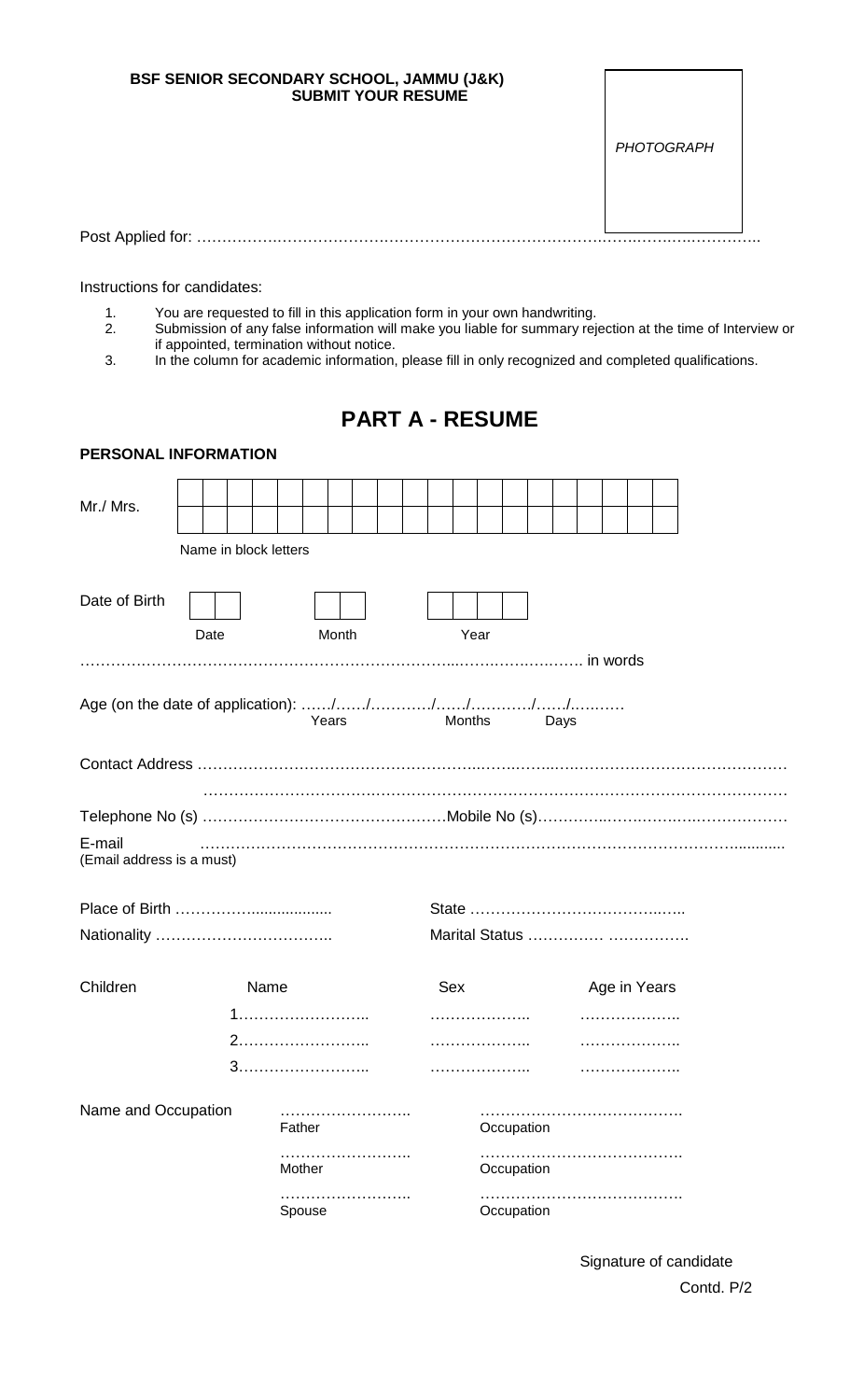## Page 2

| Office Address & Tel. No(s) |        |                       |        |
|-----------------------------|--------|-----------------------|--------|
|                             | Father | Telephone             | Mobile |
|                             |        | .                     |        |
|                             | Mother | Telephone             | Mobile |
|                             |        | <sup>-</sup> elephone |        |

## **ACADEMIC/ PROFESSIONAL QUALIFICATIONS**

| Qualification                    | Private/<br>Regular | Discipline/<br><b>Subject</b> | School/<br><b>College</b> | Board/<br><b>University</b> | Year of<br><b>Passing</b> | $%$ of<br><b>Marks</b> | <b>Division</b> |
|----------------------------------|---------------------|-------------------------------|---------------------------|-----------------------------|---------------------------|------------------------|-----------------|
| <b>High School</b>               |                     |                               |                           |                             |                           |                        |                 |
| Inter/ $+2$                      |                     |                               |                           |                             |                           |                        |                 |
| <b>Graduation</b>                |                     |                               |                           |                             |                           |                        |                 |
| <b>Post</b><br><b>Graduation</b> |                     |                               |                           |                             |                           |                        |                 |
| <b>B.</b> Ed.                    |                     |                               |                           |                             |                           | Theory%<br>Practical%  |                 |
| Any other                        |                     |                               |                           |                             |                           |                        |                 |

## **DETAILS**

Signature of candidate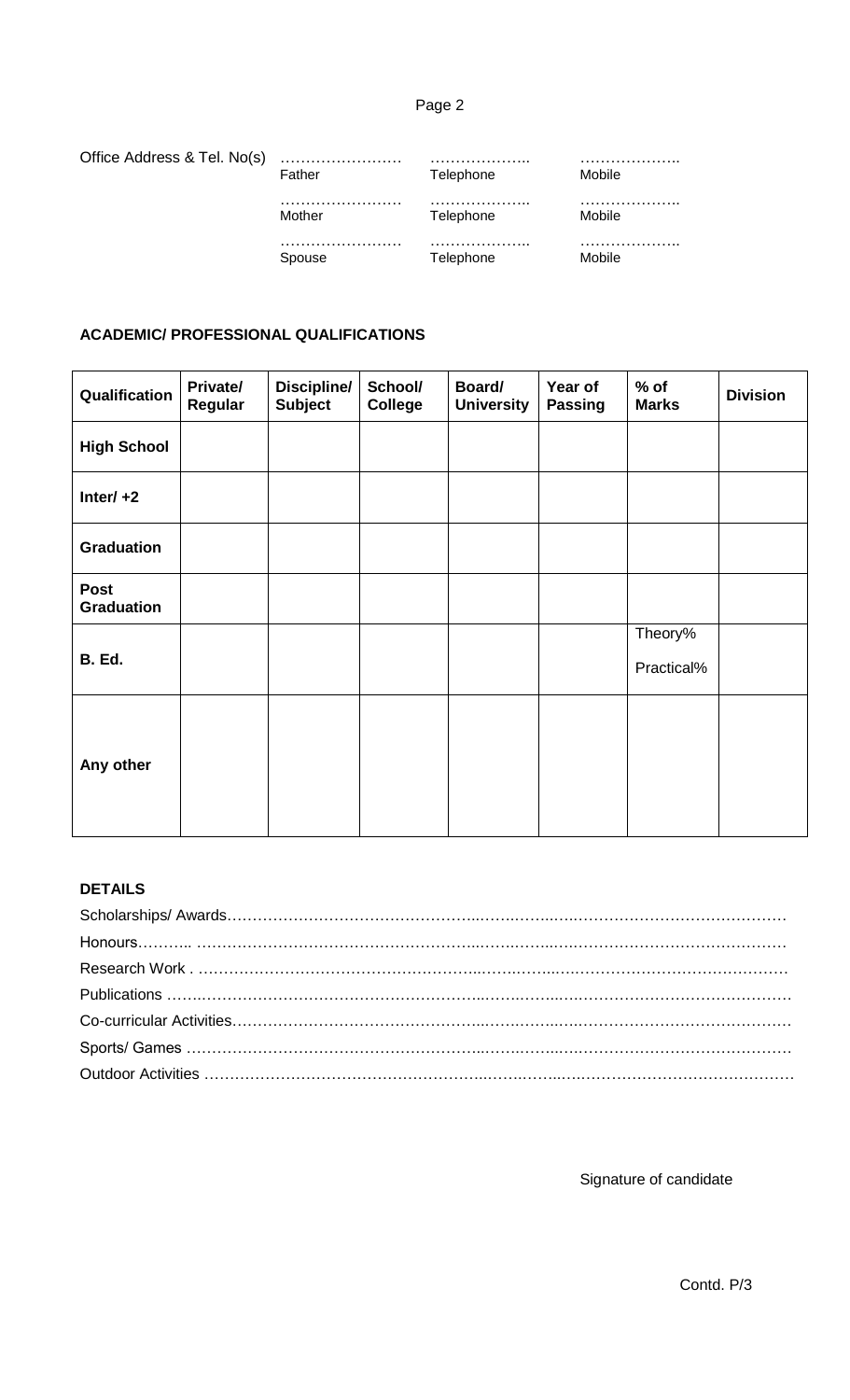## Page 3

| <b>Proficiency in Language</b>  | Language                                                 | Read | Write                              | Speak              |
|---------------------------------|----------------------------------------------------------|------|------------------------------------|--------------------|
|                                 |                                                          |      |                                    |                    |
|                                 |                                                          |      |                                    |                    |
|                                 |                                                          |      |                                    |                    |
|                                 |                                                          |      |                                    |                    |
| <b>Proficiency in Computers</b> | Do you have a Computer at Home?                          |      | Yes                                | No.                |
|                                 | Do you regularly work on a Computer?                     |      | $\Box$ Yes                         | No.                |
|                                 | If yes, what software can you use proficiently?          |      |                                    |                    |
|                                 | $\Box$ MS Word                                           |      | $\Box$ MS Excel $\Box$ Power Point | $\Box$ Internet    |
|                                 | $\Box$ E-mail $\hfill\Box$ Data Transfer $\Box$ Database |      |                                    | □ Library Software |
|                                 |                                                          |      |                                    |                    |
|                                 |                                                          |      |                                    |                    |

#### **WORK EXPERIENCE**

|                         | Name of the Institution    | From To    |   | <b>Position Held</b> |  | Subjects & Class Taught |
|-------------------------|----------------------------|------------|---|----------------------|--|-------------------------|
|                         |                            |            | . |                      |  |                         |
|                         |                            |            | . |                      |  |                         |
|                         |                            |            | . |                      |  |                         |
|                         |                            | .          | . |                      |  |                         |
| <b>Total Experience</b> |                            |            |   |                      |  |                         |
| (in years)              |                            | (Teaching) | . | (Administration)     |  |                         |
|                         | Any other (please specify) |            |   |                      |  |                         |

## **PARTICULARS OF PREVIOUS JOB**

Signature of candidate